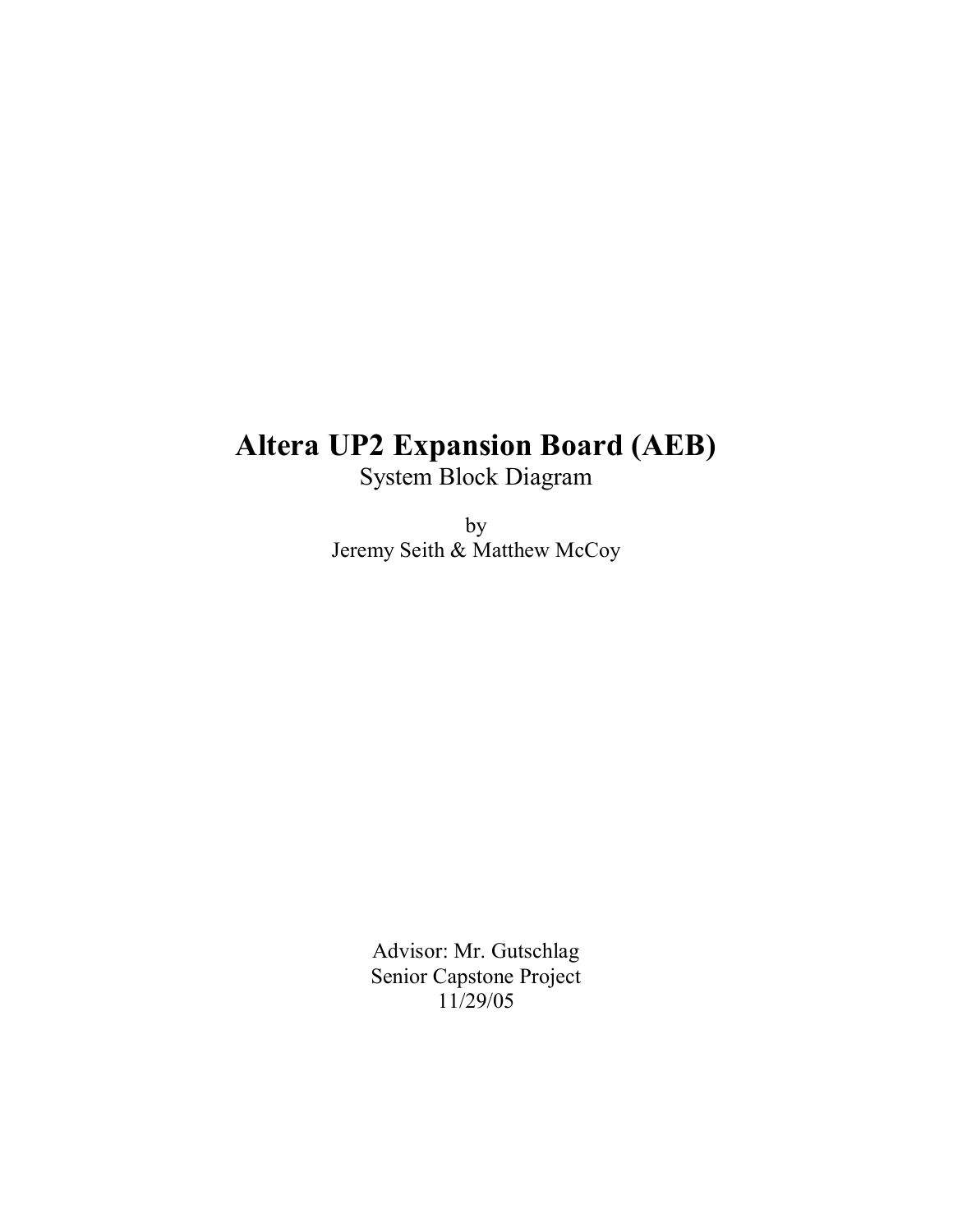# **Summary**

This project is to build an Altera UP2 Education Kit expansion board (AEB) that will make it a more useful test bench for complex designs. The expansion board will include an on board A/D, D/A, LCD screen, and a keyboard interface. The board layout will be designed using the Spectra for Orcad software and sent to a PCB manufacturer to be printed. The AEB will be designed and packaged for use in university laboratories. After thorough testing and analysis a datasheet will be compiled to accompany the AEB.

# **Background**

The Altera University Program UP2 Kit is designed to help universities teach digital logic design. The package provides an Altera MAX7128S Programmable Logic Device (MAX) and an Altera FLEX 10K70 PLD (FLEX) interfaced with a pair of dual 7 segment displays, 16 LED's, three DIP switches, and 4 push-buttons. The UP2 kit will be the base of which the AEB expands upon.

The MAX7128S has 128 macrocells. Each macrocell has a programmable-AND/fixed-OR array and a configurable register with independently-programmable clock, clock enable, clear, and preset functions. With a capacity of 2,500 gates and a simple architecture, the EPM7128S device is ideal for introductory designs as well as larger combinatorial and sequential logic functions.

The FLEX 10K70 PLD has 3,744 logic elements (LEs) and nine embedded array blocks (EABs). Each LE consists of a four-input LUT, a programmable flipflop, and dedicated signal paths for carry-and-cascade functions. Each EAB provides 2,048 bits of memory which can be used to create RAM, ROM, or first-in first-out (FIFO) functions. EABs can also implement logic functions, such as multipliers, microcontrollers, state machines, and digital signal processing (DSP) functions. With 70,000 typical gates, the EPF10K70 device is ideal for intermediate to advanced digital design courses, including computer architecture, communications, and DSP applications.

The following is a listing of existing features and features that are intended to be included in the expansion

# **UP2 Board Description Desired AEB features**

- 
- Altera EPM7128S (MAX) **·** Quad 7-segment display
- · 2 dual 7-segment displays · Keypad
- 
- 
- 
- PS2 and VGA ports **· LED** array

- · Altera EPF10k70 (FLEX) · 4 line Liquid Crystal Display (LCD)
	-
	-
- · 4 push-buttons · Additional push-button and DIP switches
- 16 LED's  **On-board A/D and D/A** for each chip
- · 3 8-bit DIP switches **· EPROM/RAM** for each chip
	-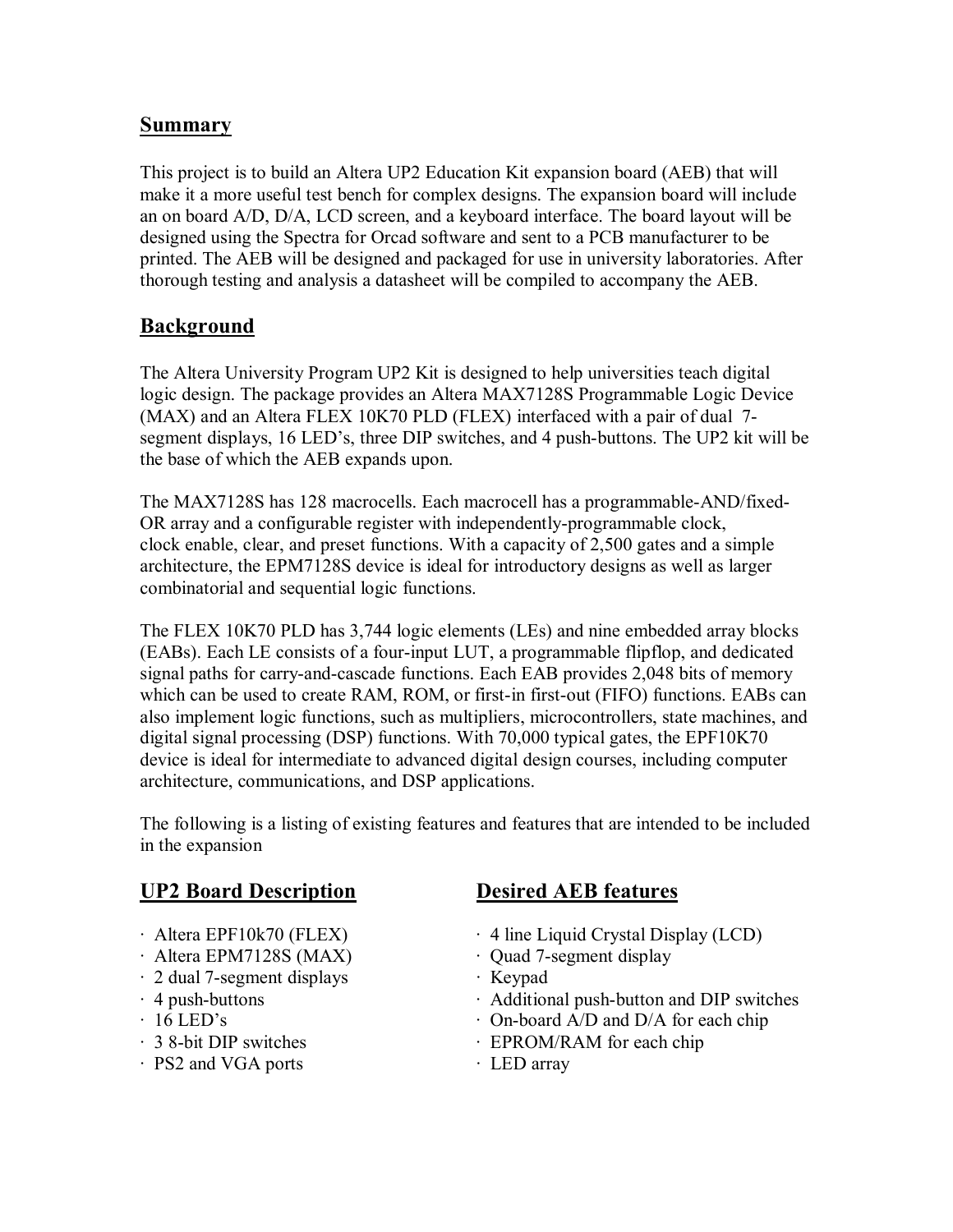Figure 1 shows the current UP2 board layout and Figure 2 shows the preliminary layout of the AEB. The expansion board will be tied to the UP2 via the expansion headers.



Figure 1 – UP2 Board Layout

**Figure 2 Altera Expansion Board PCB Layout** 



|      | <b>ABC</b> | <b>DEF</b>  | Α |
|------|------------|-------------|---|
| 1    | 2          | 3           |   |
| GHI  | JKL        | <b>MNO</b>  | в |
| 4    | 5          | 6           |   |
| PORS | TUV        | <b>WXYZ</b> | C |
|      | 8          | 9           |   |
| D    | space<br>0 | E           | F |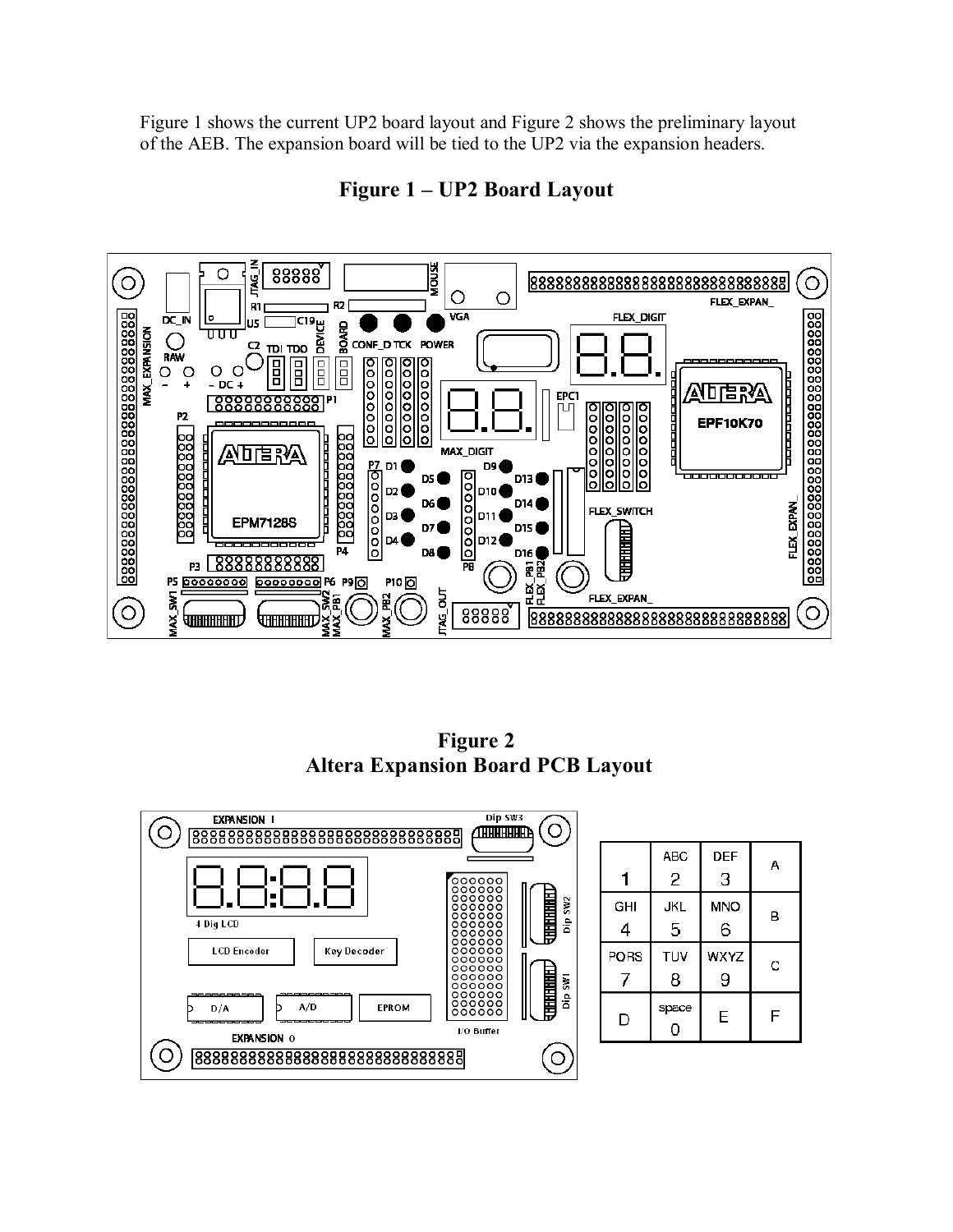The overall system block diagram is shown in Figure 3.



# **A/D and D/A Converters**

The A/D and D/A converters will allow for the Altera chips to sample and output analog signals. This feature will make it possible for the user to test more complex designs than with the UP2 kit alone.

# **Keypad**

The keypad will be a common alphanumeric keypad with numbers 0 through 9 and letters A through F. This will make it easier for the user to test and debug programs that use alpha-numeric inputs.